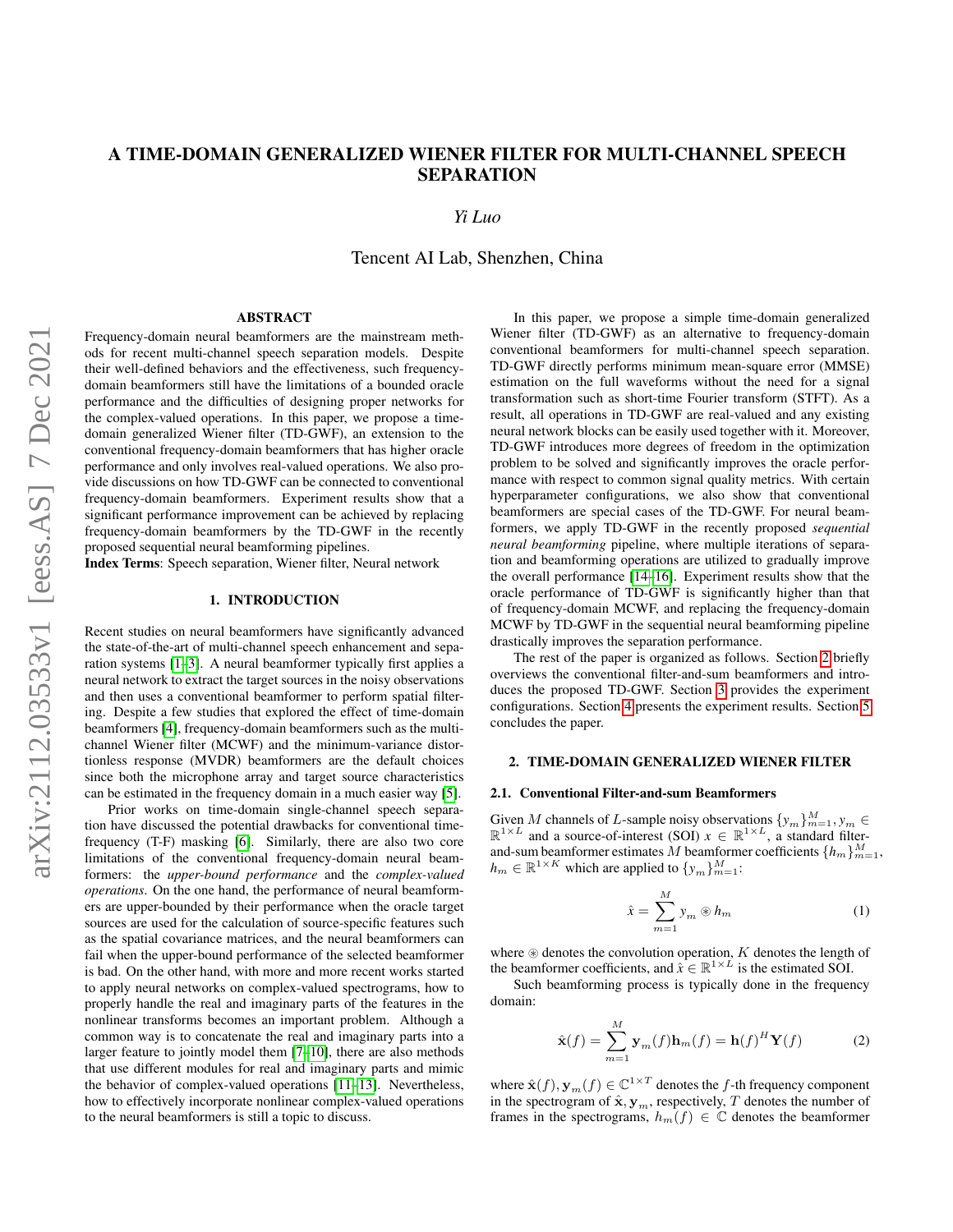

<span id="page-1-0"></span>Fig. 1. Flowchart of the proposed time-domain generalized Wiener filter (TD-GWF).

coefficient for the  $m$ -th channel at the  $f$ -th frequency component,  $\mathbf{Y}(f) \in \mathbb{C}^{M \times T}$  and  $\mathbf{h}(f) \in \mathbb{C}^{M \times 1}$  represent the concatenation of the f-th frequency components and beamformer coefficients across all M channels, respectively, and  $(\cdot)^H$  stands for the conjugate transpose.

The estimation of  $h(f)$  can be done by solving certain optimization problems designed for various purposes. For example, the frequency-domain MCWF (FD-MCWF) is defined for the MMSE estimation between the beamformed output and the estimated SOI, and its closed-form solution is:

$$
\mathbf{h}_{\text{MCWF}}(f) = (\mathbf{Y}(f)\mathbf{Y}(f)^H)^{-1}\mathbf{Y}(f)\mathbf{x}(f)^H
$$
 (3)

#### 2.2. Time-domain Generalized Wiener Filter

Figure [1](#page-1-0) shows the procedure of the proposed TD-GWF. Note that similar to the use of spectrograms in conventional frequency-domain beamformers, we generate sequential features  $Y$  and  $X$  typically by applying a real-valued linear transform to the windowed waveforms similar to the one used in recent time-domain separation systems [\[6\]](#page-4-4):

$$
\mathbf{Y}_{m,t} = \mathbf{y}_{m,t} \mathbf{B} \tag{4}
$$

where  $y_{m,t} \in \mathbb{R}^{1 \times P}$  denotes the *t*-th frame of the windowed waveform with P sample points at the m-th channel,  $\mathbf{B} \in \mathbb{R}^{P \times N}$  is the linear transformation matrix, or the real-valued waveform encoder, that can be either pre-defined or jointly optimized with the entire system, and  $\mathbf{Y} \in \mathbb{R}^{M \times N \times T}$  is the N-dimension sequential features of the noisy observations.

The proposed time-domain generalized Wiener filter (TD-GWF) can be viewed as a generalized extension to the conventional beamformers. We first split each  $N$ -dimension sequential feature of Y into V non-overlapped groups of  $\frac{N}{V}$ -dimension sub-features. The M channels of sub-features in the same group are then concatenated to form V groups of transformed features  $\hat{\mathbf{Y}} \in \mathbb{R}^{V \times \frac{MN}{V} \times T}$ . With the sequential feature of the estimated SOI  $X \in \mathbb{R}^{N \times T}$ , we split it into V groups likewise to obtain the transformed feature  $\hat{\mathbf{X}} \in$  $\mathbb{R}^{V \times \frac{N}{V} \times T}$ . Each group in  $\hat{\mathbf{Y}}$  and  $\hat{\mathbf{X}}$ , denoted by  $\hat{\mathbf{Y}}_v \in \mathbb{R}^{\frac{MN}{V} \times T}$ and  $\hat{\mathbf{X}}_v \in \mathbb{R}^{\frac{N}{V} \times T}$ , respectively, are used to calculate a Wiener filter  $\mathbf{W}_v \in \mathbb{R}^{\frac{MN}{V} \times \frac{N}{V}}$  :

$$
\mathbf{W}_v = (\hat{\mathbf{Y}}_v \hat{\mathbf{Y}}_v^T)^{-1} \hat{\mathbf{Y}}_v \hat{\mathbf{X}}_v^T, v = 1, \dots, V
$$
 (5)

 $\mathbf{W}_v$  is then applied to  $\hat{\mathbf{Y}}_v$  to obtain the v-th group of the output signal:

$$
\bar{X}_v = \mathbf{W}_v^T \hat{\mathbf{Y}}_v \tag{6}
$$

The final output  $\bar{\mathbf{X}} \in \mathbb{R}^{N \times T}$  is obtained by concatenating the V groups of outputs  $\{\bar{X}_v\}_{v=1}^V$  across the feature dimension:

$$
\bar{\mathbf{X}} = \text{Concat}(\{\bar{X}_v\}_{v=1}^V) \tag{7}
$$

### 2.3. TD-GWF in the Sequential Neural Beamforming Pipeline

<span id="page-1-1"></span>A general design of the sequential neural beamforming pipeline contains a *pre-separation* module, a *beamformer*, and a *postenhancement* module. The pre-separation module first perform separation on the noisy observations to obtain a coarse estimation of the SOIs, and then the beamformer uses those estimations to calculate the beamformer coefficients. The beamformed outputs, typically together with the coarse estimations from the pre-separation module, are then sent to a post-enhancement module for further refinements. Such beamforming-refinement procedure can be repeated for multiple iterations to form a sequential neural beamforming pipeline. Current pipelines have investigated the use of FD-MCWF and FD-MVDR beamformers in the pipeline and reported significant performance improvements compared to separator-only or single-stage neural beamforming baselines.

The application of TD-GWF in the existing sequential neural beamforming pipeline is straightforward. Figure [2](#page-2-1) shows the pipeline of TD-GWF-based sequential neural beamformer. We follow the general design of [\[14\]](#page-4-9) and [\[17\]](#page-4-11) on the use of a singlechannel separation network for both the pre-separation and the postseparation modules to save the computational cost, and we replace the FD-MCWF by the proposed TD-GWF. Moreover, we adopt the pipeline in [\[15\]](#page-4-12) where each beamforming-refinement procedure is treated as one iteration, and the post-separation module receives the concatenation of the noisy observation at the reference channel, the separation outputs at previous iteration (the pre-separation outputs for the first iteration), and the TD-GWF outputs at the current iteration as inputs. The network parameters for the post-separation module is shared across all iterations. The training of the entire system is done by calculating the training objective on all outputs of the separation modules:

$$
\mathcal{L}_{obj} = \frac{1}{K} \sum_{k=1}^{K} D_{\Pi}(\{\hat{\mathbf{X}}_c^{(k)}\}_{c=1}^C, \{\mathbf{X}_c\}_{c=1}^C)
$$
(8)

<span id="page-1-2"></span>where  $C$  denotes the total number of SOIs,  $K$  denotes the number of beamforming-refinement iterations,  $D(\cdot)$  is a selected loss function, and  $D_{\Pi}(\cdot)$  denotes the application of permutation invariant training (PIT) [\[18\]](#page-4-13).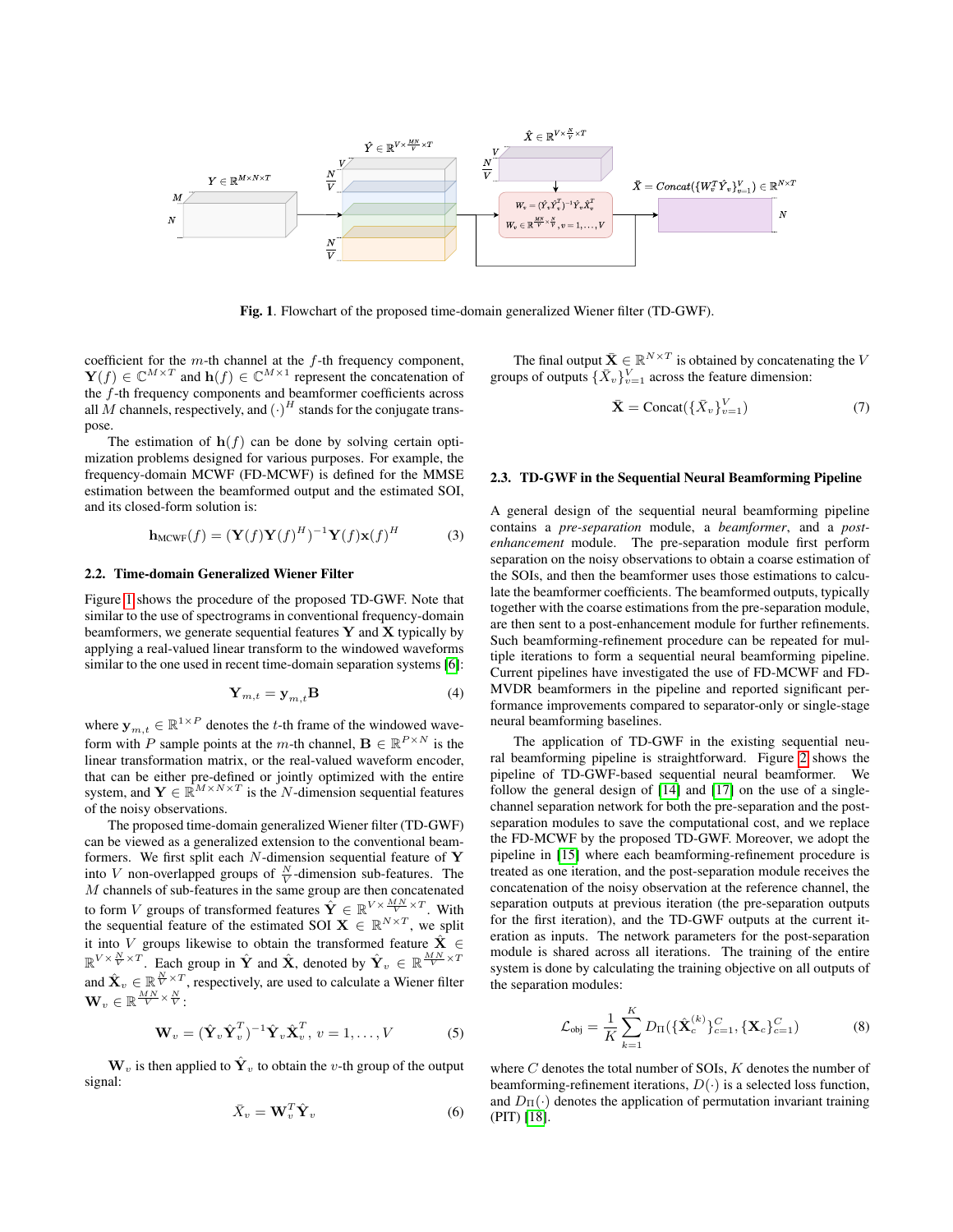

<span id="page-2-1"></span>Fig. 2. Flowchart for the sequential neural beamforming pipeline.

#### 2.4. Discussions

*2.4.1. Relationship with Conventional Frequency-domain Beamformers*

TD-GWF can be related to the conventional frequency-domain beamformers in two ways. On the one hand, it follows the general problem formulation of conventional beamformers where an optimization problem is defined on an estimated SOI to solve the beamformer coefficients. This can be easily observed since equation [3](#page-1-1) and [5](#page-1-2) only have differences on the dimension of the features and whether the operations are done in time-domain or frequencydomain. On the other hand, when the number of groups  $V$  equals to the feature dimension  $N$ , the TD-GWF coefficients are calculated on each feature dimension independently, and the shape of the coefficients becomes  $M \times 1$ . If we do not use the real-valued waveform encoder B but use the Fourier transform to extract the sequential features, TD-GWF with  $V = N$  falls back to the FD-MCWF in equation [3.](#page-1-1)

#### Method Window size Group SDR (dB) SI-SDR (dB)<br>Mixture – – – – – – 0.4 – – 0.5 Mixture – – -0.4 -0.5 FD-MCWF 32 ms –  $\begin{array}{|c|c|c|}\n\hline\n3.0 & 0.2 \\
5.2 & 3.5\n\end{array}$  $64 \text{ ms}$   $\begin{array}{|c|c|c|c|c|} \hline 64 \text{ ms} & 5.2 & 3.5 \\ 128 \text{ ms} & - & 8.3 & 7.4 \end{array}$  $128 \text{ ms}$   $-$  8.3 7.4<br> $256 \text{ ms}$  12.1 11.7 256 ms 512 ms 15.4 15.2 TD-GWF 2 ms  $1 \quad | \quad 7.2 \quad | \quad 6.1$ 2 5.3 4.2 4 3.4 2.5 4 ms 1 9.7 8.7 2 | 7.1 | 6.1 4 | 4.7 | 3.8 8 ms 1 13.7 13.1 2 9.8 9.1 4 | 6.5 | 5.7 16 ms  $\frac{1}{2}$   $\frac{30.8}{16.6}$   $\frac{30.8}{16.4}$ 2 | 16.6 | 16.4  $10.2$  9.7

<span id="page-2-2"></span>Table 1. Oracle performance of frequency-domain MCWF and the proposed TD-GWF. Oracle clean reverberant SOIs are used for the calculation of the beamformer coefficients.

#### *2.4.2. The Effect of Group Size*

The group size  $V$  not only connects to the conventional beamformers when  $V = N$ , but also controls the overall model complexity. The concatenation of  $\{\bar{X}_v\}_{v=1}^V$  across groups can be rewritten as the multiplication of two block-diagonal matrices:

$$
\bar{\mathbf{X}} = \left[ \begin{array}{ccc} \mathbf{W}_1^T & \cdots & \mathbf{0} \\ \vdots & \ddots & \vdots \\ \mathbf{0} & \cdots & \mathbf{W}_V^T \end{array} \right] \left[ \begin{array}{ccc} \hat{\mathbf{Y}}_1 & \cdots & \mathbf{0} \\ \vdots & \ddots & \vdots \\ \mathbf{0} & \cdots & \hat{\mathbf{Y}}_V \end{array} \right] \qquad (9)
$$

For  $V = 1$ ,  $\mathbf{W}_v \in \mathbb{R}^{MN \times N}$  has no off-diagonal zero blocks and requires the most amount of float-point operations. A larger V increases the number of off-diagonal zero blocks and saves the computational cost, while at the cost of a fewer degrees of freedom. For  $V = N$ , the coefficient matrix becomes a diagonal matrix and is equivalent to the Hardamard product between the features of the noisy observations and the coefficients, which again falls back to the standard formulation of frequency-domain filtering.

#### 3. EXPERIMENT CONFIGURATIONS

# <span id="page-2-0"></span>3.1. Dataset

We evaluate the proposed TD-GWF on a simulated noisy reverberant two-speaker dataset. 20000, 5000 and 3000 4-second long utterances are simulated at 16k Hz for training, validation and test sets, respectively. For each utterance, two speech signals and one noise signal are randomly selected from the 100-hour Librispeech subset [\[19\]](#page-4-14) and the 100 Non-speech Corpus [\[20\]](#page-4-15), respectively. The overlap ratio between the two speakers is uniformly sampled between 0% and 100%, and the two speech signals are shifted accordingly and rescaled to a random relative signal-to-noise-ratio (SNR) between 0 and 5 dB. The relative SNR between the speech mixture and the noise is randomly sampled between 10 and 20 dB. The transformed signals are then convolved with the room impulse response filters simulated by the image method [\[21\]](#page-4-16) using the gpuRIR toolbox [\[22\]](#page-4-17). We refer the interested readers to [\[23\]](#page-4-18) for a more detailed description on the room configurations. In this paper we only use the fixed geometry array dataset, in which a circular array with 6 evenly-distributed microphones with 10 cm diameter is randomly placed. The average distance between the SOIs and the array center is 2.9±1.6 meters.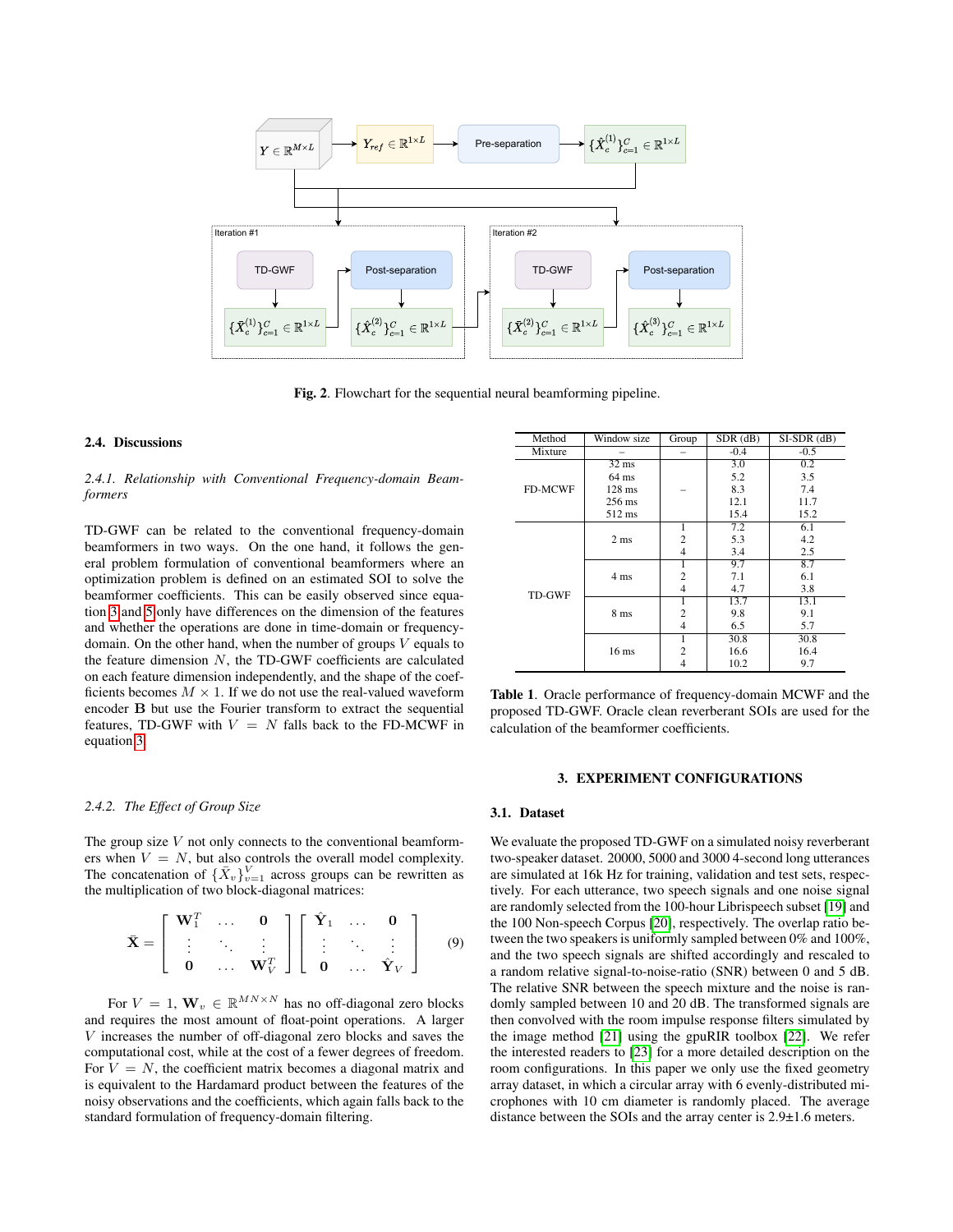| Model                   | # of param. | # of iter. | Speaker angle            |        |               |              | Overlap ratio |                   |        |                  | Average |
|-------------------------|-------------|------------|--------------------------|--------|---------------|--------------|---------------|-------------------|--------|------------------|---------|
|                         |             |            | $\overline{<}15^{\circ}$ | 15-45° | $45-90^\circ$ | $> 90^\circ$ | ${<}25\%$     | $25 - 50%$        | 50-75% | $>75\%$          |         |
| DPRNN-TasNet-S          | 1.3M        |            | 7.8                      | 8.1    | 8.5           | 8.7          | 13.2          | 9.4               | 6.7    | 3.9              | 8.3     |
| DPRNN-TasNet-L          | 2.6M        |            | 8.2                      | 8.5    | 8.8           | 9.0          | 13.4          | 9.7               | 7.0    | 4.4              | 8.6     |
| FD-MCWF-TasNet (32 ms)  | 2.6M        |            | 8.9                      | 9.3    | 9.9           | 10.2         | 14.3          | 10.8              | 8.0    | 5.2              | 9.6     |
|                         |             |            | 9.3                      | 9.9    | 10.4          | 10.8         | 14.8          | 11.2              | 8.5    | 5.9              | 10.1    |
| FD-MCWF-TasNet (512 ms) |             |            | 10.1                     | 10.3   | 10.5          | 11.0         | 15.4          | 11.8              | 8.8    | 6.0              | 10.5    |
|                         |             |            | 11.4                     | 11.9   | 12.0          | 12.5         | 16.5          | 13.2              | 10.6   | 7.4              | 11.9    |
| TD-GWF-TasNet (2 ms)    |             |            | 9.8                      | 10.9   | 12.0          | 12.8         | 15.4          | 12.5              | 10.1   | 7.4              | 11.3    |
|                         |             |            | 10.2                     | 11.5   | 12.8          | 13.5         | 15.8          | 13.0              | 10.7   | 8.6              | 12.0    |
| TD-GWF-TasNet (4 ms)    |             |            | 10.0                     | 11.1   | 11.9          | 12.6         | 15.6          | 12.6              | 10.1   | $7.\overline{3}$ | 11.4    |
|                         |             |            | 10.7                     | 11.9   | 12.9          | 13.6         | 16.3          | 13.3              | 11.0   | 8.5              | 12.3    |
| TD-GWF-TasNet (8 ms)    |             |            | 10.1                     | 10.9   | 11.5          | 12.0         | 15.5          | $12.\overline{3}$ | 9.5    | 7.2              | 11.1    |
|                         |             |            | 10.8                     | 11.8   | 12.4          | 13.1         | 16.0          | 13.2              | 10.7   | 8.2              | 12.1    |

<span id="page-3-2"></span>Table 2. Comparison of different models on the simulated 6-mic circular array. SI-SDR is reported on decibel scale.

#### 3.2. Model configurations

We use the single-channel DPRNN-TasNet model [\[24\]](#page-4-19) for the pre-separation and post-separation modules in the sequential neural beamforming pipeline where each module contains 3 DPRNN blocks. The window size and hop size in the TasNet's waveform encoder and decoder are set to 2 ms (32 samples) and 1 ms (16 samples), respectively, and the number of filters in the encoder and decoder is set to 64. The input size and hidden size of the LSTM layers in the DPRNN blocks are set to 64 and 128, respectively. The separation is done by estimating a set of multiplicative masks applied to the TasNet's encoder outputs, and we use a ReLU activation on the mask estimation layer to generate nonnegative masks.

For the TD-GWF module, we set the waveform encoder B to identity matrix I, which means that we only window the waveforms without applying a waveform encoder (note that **B** is different from the TasNet's encoder). The window size  $P$  for TD-GWF is set to 2 ms, 4 ms, 8 ms, and 16 ms for performance comparison, and the hop size is set to  $25\%$  of the window size  $P$  according to the common configurations in frequency-domain beamformers. The feature dimension  $N$  equals to the window size  $P$ .

#### 3.3. Training and Evaluation

All models are trained for 100 epochs with the Adam optimizer [\[25\]](#page-4-20) with an initial learning rate of 0.001. Signal-to-noise ratio (SNR) is used as the training objective  $D(\cdot)$ , and the clean reverberant SOIs are used as the training targets. The learning rate is decayed by 0.98 for every two epochs. Gradient clipping by a maximum gradient norm of 5 is applied, and the gradients are blocked between different beamforming-refinement iterations. We report the signal-to-distortion ratio (SDR) [\[26\]](#page-4-21) and the scale-invariant signalto-distortion ratio (SI-SDR) [\[27\]](#page-4-22) for signal quality evaluation.

# 4. RESULTS AND DISCUSSIONS

# <span id="page-3-0"></span>4.1. Oracle Performance Comparison

We first compare the oracle performance of FD-MCWF and the proposed TD-GWF. Table [1](#page-2-2) compares the two methods under various hyperparameter configurations. We can observe that the oracle performance of FD-MCWF is low when the window size is small, while the proposed TD-GWF achieves better oracle performance than a 256 ms window size FD-MCWF with only a 8 ms window size (with  $\mathbf{W}_v \in \mathbb{R}^{\frac{768}{V} \times \frac{128}{V}}$ . Moreover, the FD-MCWF with a 32 ms window size, which is often used as a default configuration in frequencydomain beamformers, has a lower oracle performance than TD-GWF with a 2 ms window size (with  $\mathbf{W}_v \in \mathbb{R}^{\frac{192}{V} \times \frac{32}{V}}$ ). This shows that TD-GWF has a much higher upper-bound performance than FD-MCWF without strict requirements on the frequency-domain resolution. As discussed in Section 2.4.2, a larger V corresponds to a lower oracle performance due to the decrease in the degrees of freedom, hence for the comparison of sequential neural beamforming pipelines we set the group size  $V$  to 1 and leave the effect of different V as future work.

### 4.2. Sequential Neural Beamforming with Different Numbers of Iterations

Table [2](#page-3-2) presents the separation performance of various sequential neural beamforming pipelines. The first two rows provide the separation results of the single-channel-only baselines, where "-S" and "- L" denote "small" and "large" models with 3 and 6 DPRNN blocks, respectively. The rest of the table contains the results for the sequential neural beamforming pipelines with either FD-MCWF or TD-GWF for the beamforming stage. We can see that the FD-MCWF with 32 ms window is significantly worse than the TD-GWF with only 2 ms window in both 1 and 2 iteration configurations. While the FD-MCWF with 512 ms window can have better separation performance than the TD-GWF when speaker angle or the overlap ratio is small, the size of the spatial covariance matrix is too large  $(\mathbb{C}^{4097\times4097})$  so that the computational cost is much higher than that of TD-GWF (with  $W_v \in \mathbb{R}^{384 \times 64}$  for 4 ms window). We also notice that the performance of TD-GWF with 8 ms window is slightly worse than that with 2 ms and 4 ms windows, and a possible reason for it is that the 8 ms window configuration leads to a large filter coefficient matrix  $\mathbf{W}_v \in \mathbb{R}^{768 \times 128}$ , which contains even more entries than the 4-second long utterances with 64000 samples. We suspect that large window sizes might be more useful and important for longer utterances, and we leave the validation of it as future work with a more diverse and realistic dataset.

# 5. CONCLUSION

<span id="page-3-1"></span>We proposed the time-domain generalized Wiener filter (TD-GWF) as an alternative to conventional frequency-domain beamformers for multi-channel speech separation. TD-GWF has the advantage of a higher oracle performance and only contains real-valued operations, which makes it possible to apply any existing neural networks to any part of the filtering process. Experiment results on the sequential neural beamforming pipeline showed its effectiveness. Future works include the investigation of different group sizes, the use of different separator modules in the sequential neural beamforming pipeline, and the extension of TD-GWF to other forms of beamformers.